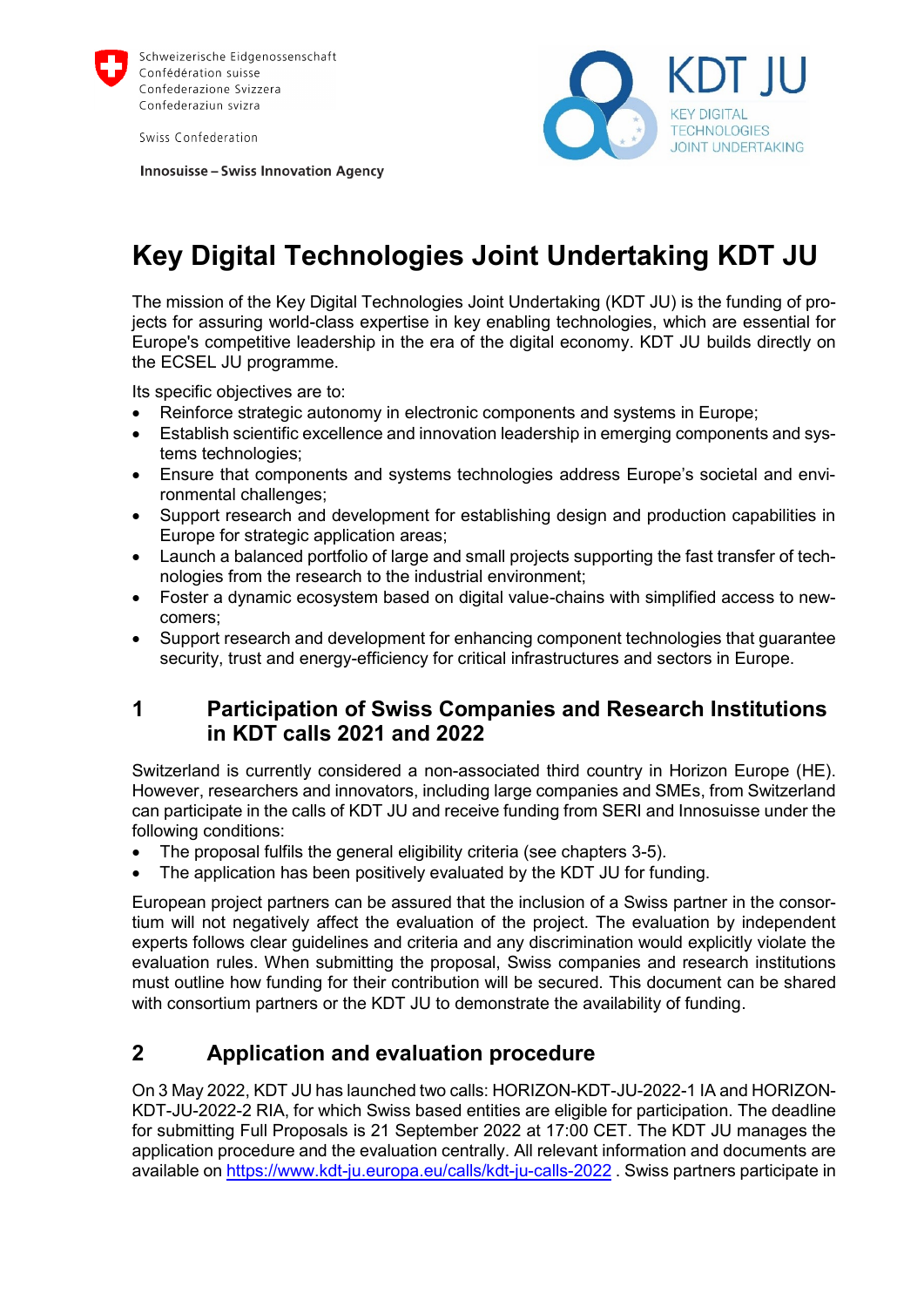KDT proposals as "associated partners" (not to be confused with the term 'associated country'). KDT will communicate the evaluation results and funding decisions within five months after the call deadline. The beneficiaries sign the KDT Grant Agreements within maximum three months. Associated partners do not sign the Grant Agreement, but their contribution is an integral part of the project. If sufficient funds are available, projects above the evaluation threshold will receive funding according to the classification in the ranking list.

Swiss entities participating as associated partners do not sign the KDT Grant Agreement because they do not receive funding from the EU. Swiss entities submit two funding requests, one to [Innosuisse](https://www.privasphere.com/prepaid_en.jsp;jsessionid=74523317931E1D4662FFEB440E3636CE?n0w=220531084955&IFRAME=innosuisse) and a second to SERI (via the SERI's [platform\)](https://www.sbfi.admin.ch/sbfi/en/home/research-and-innovation/international-cooperation-r-and-i/eu-framework-programmes-for-research/horizon-europe/transitional-measures.html).

Following documents and information should be included in the funding request to Innosuisse and SERI:

- project proposal submitted to KDT JU: part A (forms) and part B (text),
- evaluation summary report (ESR),
- KDT Grant Agreement GA signed by European Commission and project partners,
- consortium agreement CA (if one exists) or associated partner agreement
- a detailed financial plan (required only by Innosuisse)

The eligibility of costs and funding contributions from SERI and Innosuisse differ due to the differences in the legal basis<sup>1</sup>. They are specified in the following chapters.

Swiss participants will receive two contracts. One from the State Secretariat for Education, Research and Innovation (SERI) that covers the part that would otherwise be covered by the EU contribution. And a second one from Innosuisse for the funding that would normally account for the national co-funding. SERI and Innosuisse will request financial reports from the Swiss project partners. Any amendment to the contract must be approved by the KDT JU, but also by Innosuisse and SERI.

# **3 Formal eligibility criteria**

Projects submitted under a KDT JU call must fulfil following formal criteria:

- Any consortium needs a minimum of three independent partners from three different EU Member States or associated countries, of which at least one is based in an EU Member State. Participants from Switzerland are not considered one of these three.
- Participants from Switzerland cannot coordinate projects. They can however lead work packages as any other participant.

Swiss participants, with a positively evaluated project, must meet the following additional requirements to be eligible for funding by SERI and Innosuisse:

- At least one of the Swiss participants in a consortium must be a for-profit company from Switzerland.
- The share of the total eligible costs of the Swiss for-profit partner/s must be higher than the share of the Swiss academic partner/s.

# **4 Funding Conditions for Swiss KDT participants**

Innosuisse and SERI reimburse eligible costs depending on the KDT JU call types *Innovation Action IA* or *Research and Innovation Actions RIA* with the following funding rates:

|                                     | Companies with<br>>250 employees | Companies with<br>≤250 emplovees | University/other<br>(not for profit) |
|-------------------------------------|----------------------------------|----------------------------------|--------------------------------------|
| Tvpe IA                             |                                  |                                  |                                      |
| <b>SERI-grant for Swiss partner</b> | 20%                              | 30%                              | 35%                                  |

<sup>&</sup>lt;sup>1</sup> specified in the Ordinance on Measures for Swiss Participation in the European Union Programmes for Research and Innovation (SR 420.126, in German)

-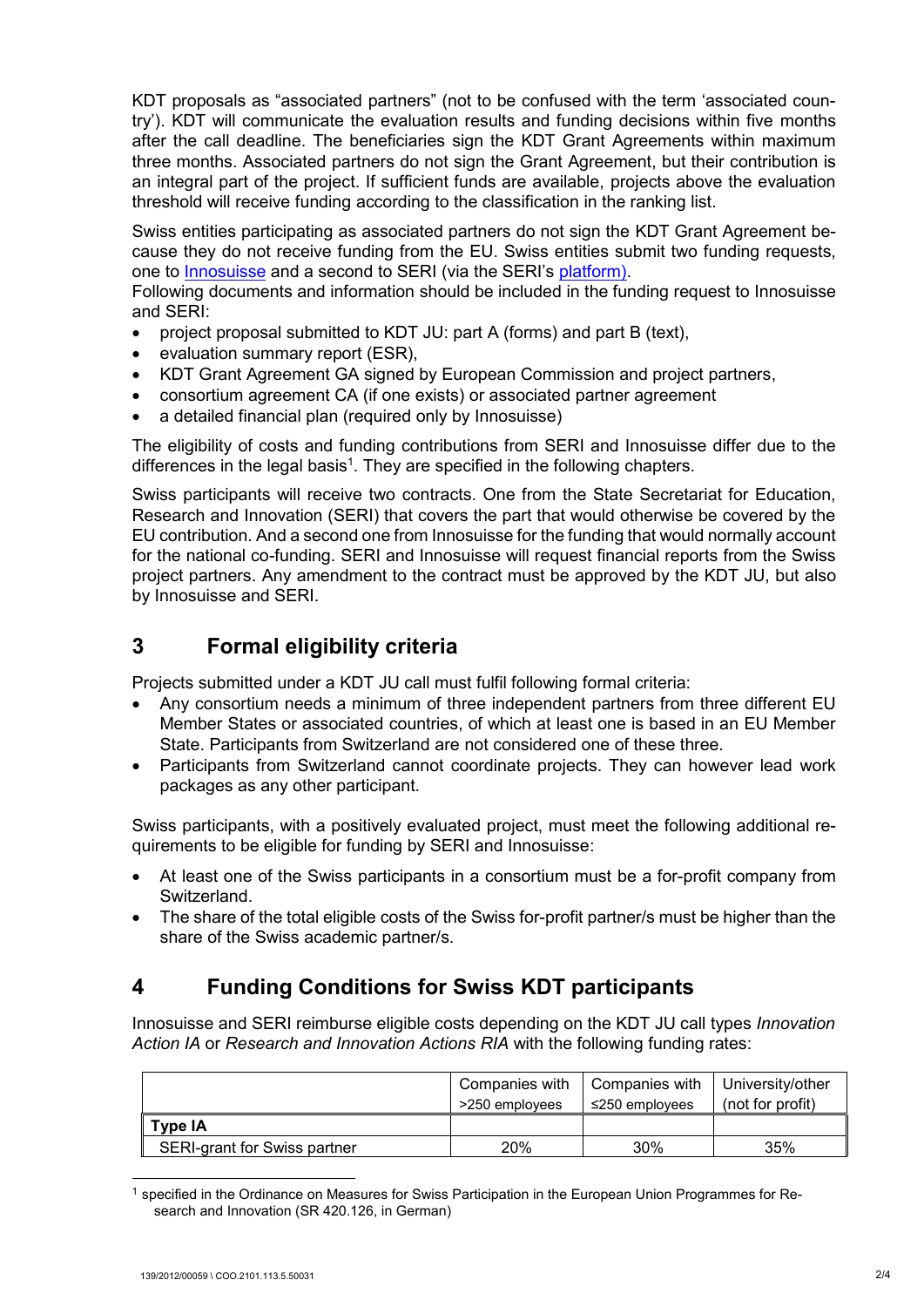| Innosuisse-grant for Swiss partner    | 10% | 30% | 35% |
|---------------------------------------|-----|-----|-----|
| In-kind contribution of Swiss partner | 70% | 40% | 30% |
| <b>Type RIA</b>                       |     |     |     |
| SERI-grant for Swiss partner          | 25% | 35% | 35% |
| Innosuisse-grant for Swiss partner    | 10% | 35% | 35% |
| In-kind contribution of Swiss partner | 65% | 30% | 30% |

# **5 Eligible costs**

### **5.1 Eligibility of costs for SERI**

Unless otherwise stipulated in national legislation, SERI will align itself with the funding and calculation principles established by the European Commission, which are fully explained in the [Annotated Model Grant Agreement](https://ec.europa.eu/info/funding-tenders/opportunities/docs/2021-2027/common/guidance/aga_en.pdf) and in the [Horizon Europe Guidelines](https://www.sbfi.admin.ch/dam/sbfi/en/dokumente/2021/10/h-e-fin-web.pdf.download.pdf/heufinguide_e.pdf) for financial reporting on SERI financed participation of Swiss partners in Horizon Europe.

### **5.2 Eligibility of costs for Innosuisse**

Only costs necessary for the execution of the project are eligible. They are defined in the Ordinance of 20 January 2021 on the measures for the participation of Switzerland in the Programmes of the European Union in the field of research and innovation (SR 420.126, in German) and in the present document. Only costs documented by employment contracts of Swiss project partners or invoices to Swiss project partners will be reimbursed.

#### **5.2.1 Salaries**

For universities pursuant to Article 4 letter c RIPA<sup>2</sup>, the institution's usual salary rates apply. Only effective wage costs will be co-financed.

For companies as well as non-commercial research institutions and institutions outside the higher education sector, effective wage costs are eligible up to the following maximum amounts<sup>3</sup>:

| <b>Employee category</b>                                                   | <b>Gross hourly rate</b> | <b>Gross annual salary</b> |
|----------------------------------------------------------------------------|--------------------------|----------------------------|
| Project coordinator, deputy project coordinator,<br>experienced researcher | $max$ . CHF 119/h        | max. CHF 220'500           |
| Research assistant, scientific collaborator                                | max. CHF 68/h            | max. CHF 126'000           |
| <b>Technician, Programmer</b>                                              | max. CHF 61/h            | max. CHF 113'400           |
| Postgraduate, Assistant                                                    | max. CHF 46/h            | max. CHF 85'100            |

The gross hourly rates correspond to an annual full-time equivalent of 2100 hours including 13.5% holiday and public holiday compensation. On top of the gross salary rates, the effective social costs are eligible.

Only salaries of personnel with a Swiss employment contract of a partner registered in Switzerland are eligible. Employees working at a foreign subsidiary count as subcontractors.

#### **5.2.2 Fixed assets**

Depreciation of fixed assets necessary for the execution of the project are eligible costs, unless the asset in question is fully depreciated or procured using third-party funds specifically earmarked for this purpose. The depreciation rates for equipment are determined in accordance with the internal accounting rules. If the equipment is not used exclusively for the pro-

-

<sup>&</sup>lt;sup>2</sup> Federal Act on the Promotion of Research and Innovation (RIPA, SR 420.1)

 $3$  The same rates also apply for SERI (s. references under Chapter 5.1)